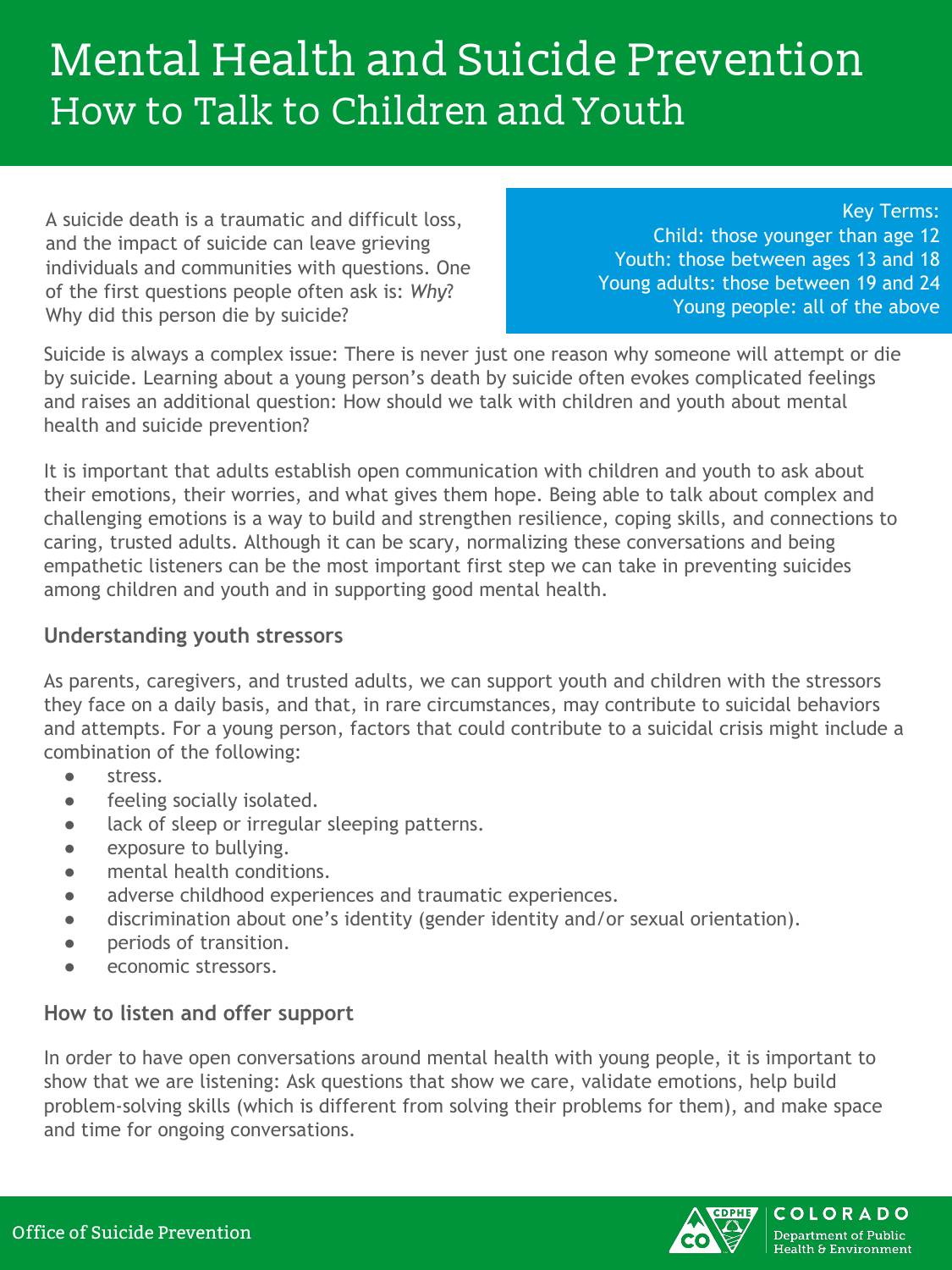During these conversations, ask open-ended questions about mental health and listen closely and openly to the responses. Possible questions can be:

- Do you ever get sad or lonely? What do you do to feel better?
- Do you ever feel stressed? What do you do to feel less stressed out?
- Do you or your friends ever talk about hurting yourselves or wanting to die?

Sleep is an often overlooked stressor, and lack of sleep or irregular sleeping patterns can be a risk factor for suicide. Ample sleep can protect young people from many negative health consequences. Adults can support a young person's mental health by creating and maintaining healthy sleeping habits. It is recommended that children between the ages of 7 and 12 get 10-11 hours of sleep each night. Adults can help support a healthy sleeping environment by limiting access to social media at night, or by establishing routines that help ensure that a child or youth is getting the appropriate amount of sleep. Getting enough sleep is important for the mental well-being of people of any age!

# **Knowing the warning signs and life-saving resources**

Although suicide attempts and suicide deaths among youth and children are rare, even one death by suicide is too many. In order to prevent children and youth suicide attempts and deaths, it is important to be aware of the following potential warning signs that can indicate that the young person is severely depressed or having thoughts of suicide:

- Expressing unbearable emotional pain, feeling trapped, or hopelessness.
- Giving away prized possessions.
- Talking or posting on social media about suicide or wanting to die.
- Suddenly becoming calm or cheerful after a long period of depression.
- Looking for a way to kill themselves.
- Telling people "good-bye."
- Saying they wish they could fall asleep and never wake up, or that everyone would be better off without them.
- Change in sleeping patterns (including sleeping too much or too little).

If you are concerned about possible suicide risk *for anyone*, including a young person, please ask that person if they are thinking of hurting themselves or are having thoughts of suicide. Research clearly shows that talking or asking about suicide will not put the idea of suicide in their head. It shows that you are concerned about them and willing to help. Direct questions like, "Are you having thoughts or suicide?" or "Are you thinking of killing yourself?" are straightforward and ask for a clear yes/no answer.

If someone responds "yes," is important to listen to their emotions and for information about a possible plan, including if the individual has identified how, where, and when they may attempt suicide. When an individual has specific plans regarding suicide, this can indicate a higher risk. No matter the level of specificity, it is important to connect an individual who is considering suicide with a mental health provider or mental health resources as soon as possible.